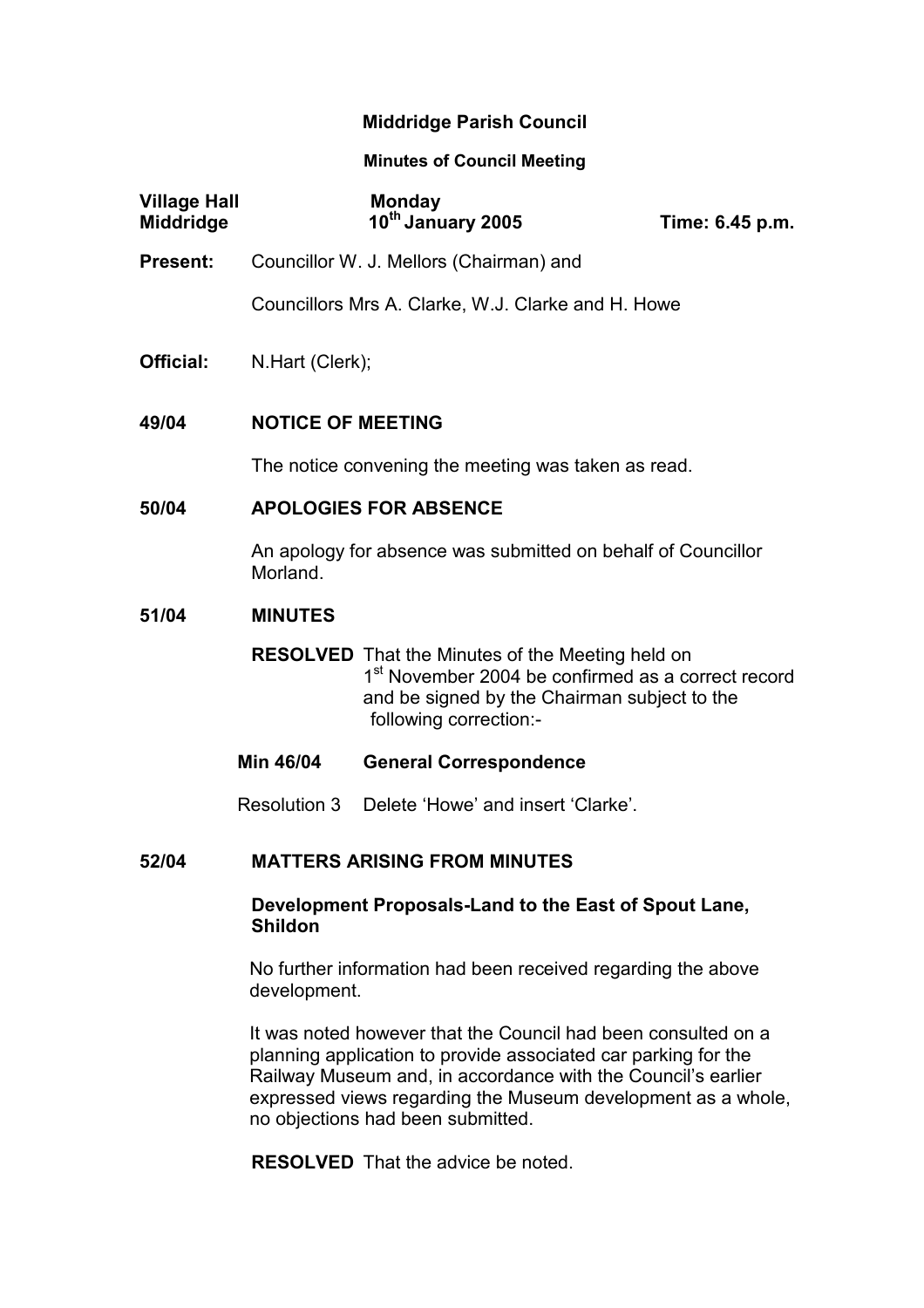## Parish Paths (Minute 43/04 refers)

Members were advised that the County Council's Parish Paths Officer had invited members of the Council to attend a meeting with both herself and the appointed contractor to the Parish Paths works in order that consideration could be given to the quality and extent of work undertaken to the Parish Paths. To date, no invoice for any works carried out had been received, and this was seen as an opportunity to assess the works prior to any invoice for payment being submitted.

RESOLVED that the Clerk, on behalf of Members of the Council, accept the invitation to meet with the County Council's Parish Paths Officer and the Parish Paths contractor and arrange a suitable date in consultation with the Chairman; such meeting to take place in the Village so that members could visit the paths in question.

### Bus Shelter/Litter bins (Minute No. 43/04 refers)

 It was noted that since the last meeting Centurion (a sub group of the Wolverhampton & Dudley brewery) had taken over control of the public house, which would in future revert to being known as the Bay Horse once again. The new Manager of the tenancy was known to members and it was suggested that members approach her informally to remind her of the arrangement which required the Parish Council's permission for the public house to use picnic tables on the Village Green; and at the same time, the Council's wish for the public house to provide a litter bin on the Green be expressed. Such a bin could contain whatever sponsorship or advertising the brewery considered appropriate. In addition, the brewery be contacted to remind them of the above agreement and to request, once again, that they consider providing a waste bin on the Green to alleviate the problem of litter.

#### RESOLVED that:-

- 1. Members approach the Manager of the public house to seek her assistance in securing the brewery's agreement to them providing a waste bin on the Village Green.
- 2. The Clerk write to the brewery to remind them of the agreement regarding picnic tables on the Village Green, and to request them, once again, to give consideration to providing a waste bin on the Green to alleviate the problem of litter.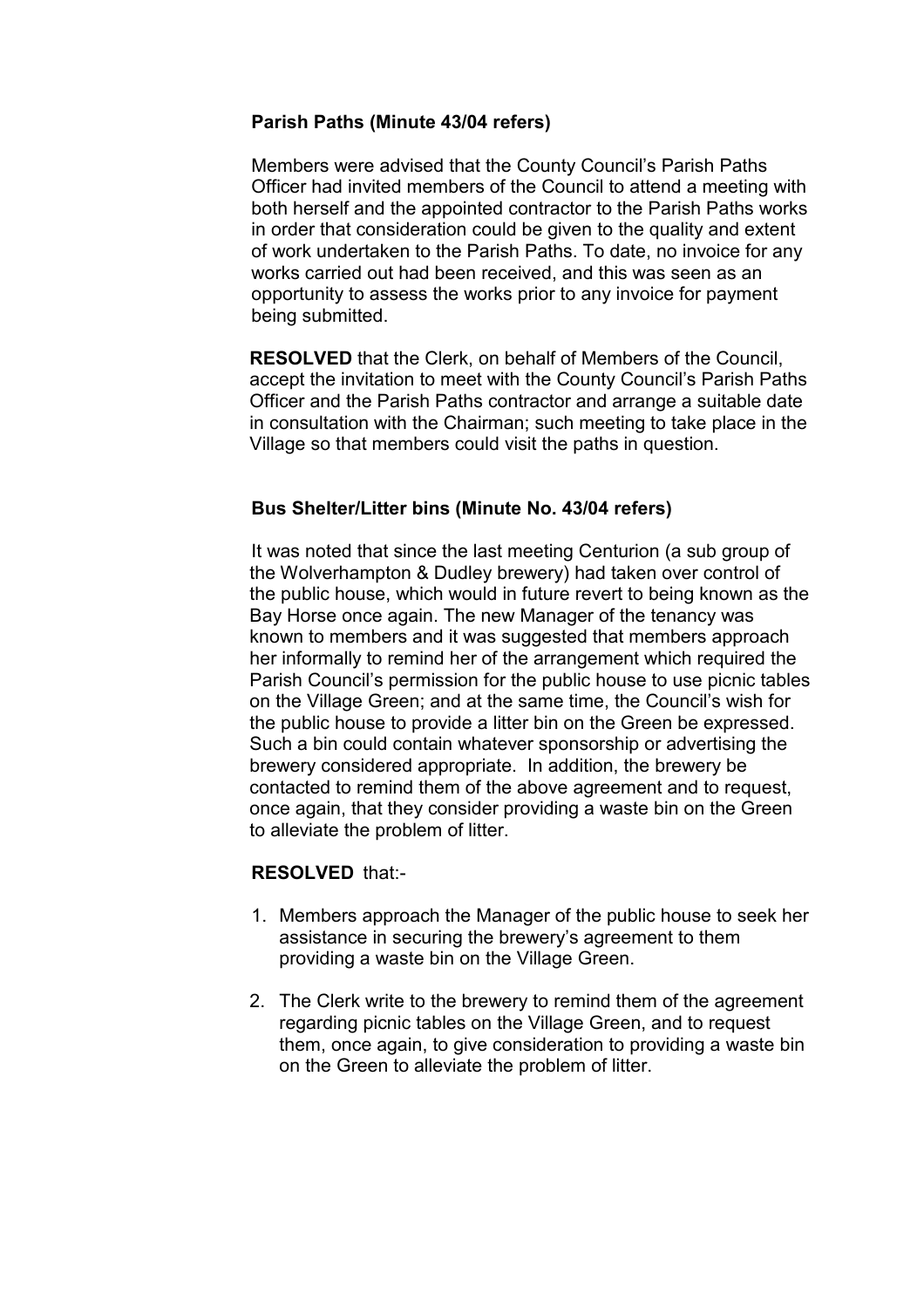### Gates/Walkers (Minute 43/04 refers)

It was noted that Durham County Council had advised that whilst agreement had been reached with the owners of adjacent properties in Walkers Lane regarding the opening and locking of an appropriate gate at the top of Walkers Lane (to stop the abandonment of unwanted vehicles and other problems of vandalism/damage), no agreement had been reached amongst the owners over who would pay for such a gate; estimated to be in the region of £300+. The County Council had no budget for this work as it was on un-adopted highway.

 Members reported that since the initial problem had been identified some time ago, the problem seemed to have dissipated and therefore, in the absence of any available or identified funding for the works, the matter be no further pursued.

RESOLVED that no further action be taken regarding the erection of a gate at the top of Walkers Lane.

### Traffic Survey (Minute 43/04 refers)

Members had not yet met to discuss DCC policy on speed limits so as to be able to present a new submission/case for a review of the current limits.

Reference was made to a previous decision by members in Jan-March 2004 which sought to challenge the County Council's policy on speed limits on the approach road to the village and, in the light of this, whether there was any further need to approach the Council further.

RESOLVED that the Clerk investigate the Parish Council's previous consideration of this matter in Jan-March 2004 and advise the Chairman accordingly in order that the need to present a further submission to the County Council can be confirmed.

## Christmas 2004 (Minute 43/04 refers)

Reference was made to the excellent service and tree provided by Lyndhurst Nurseries as part of the Christmas celebrations; and by Durham County Council who erected and dismantled it. It was requested that, when submitting payment in respect of the invoice for the tree, members appreciation be expressed to Lyndhurst Nurseries for their excellent service.

 It was however disappointing to note that the Christmas party/celebrations had been poorly attended this Year and that as a result a number of 'left over' selection boxes had been donated to the Village Fete.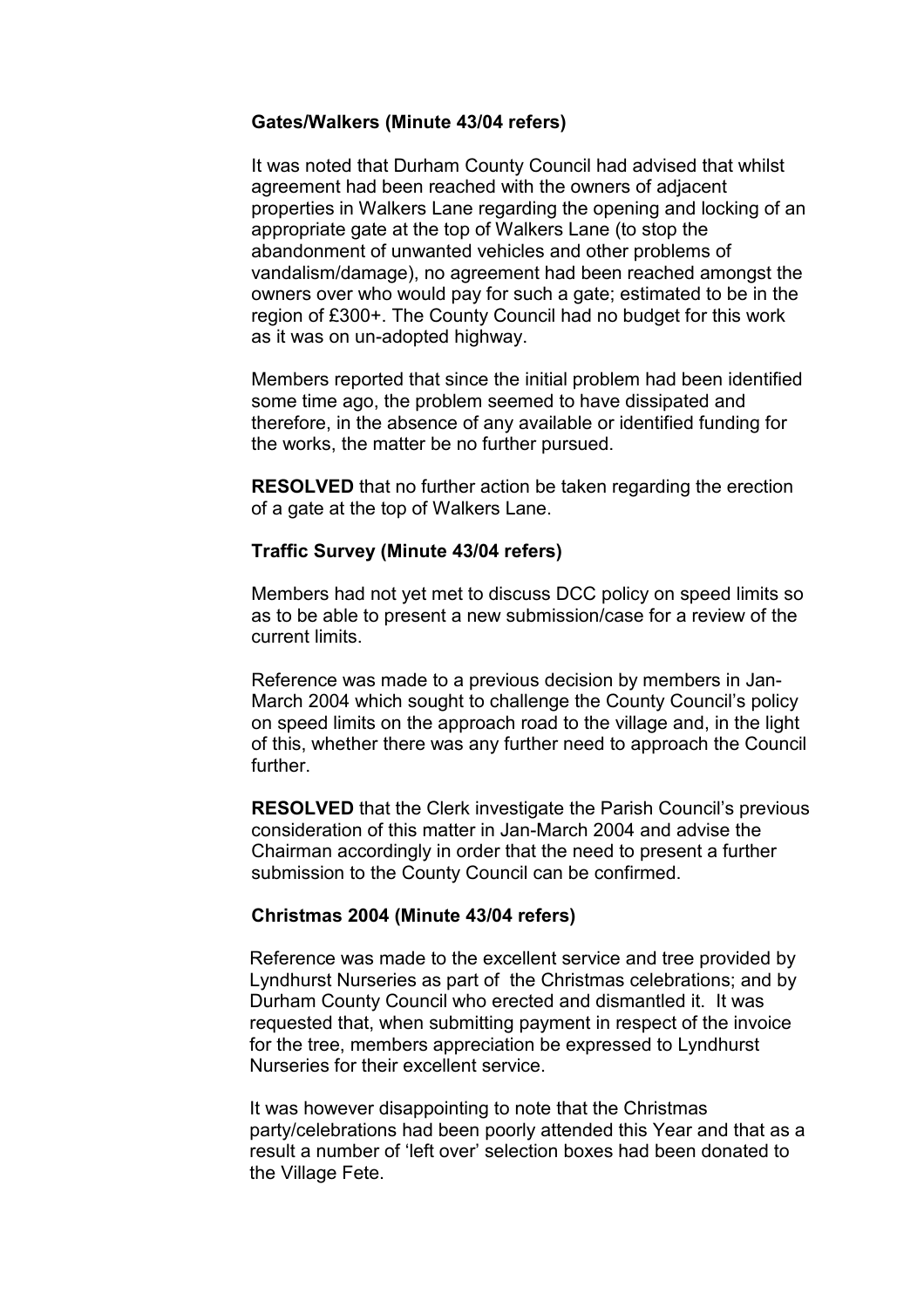It was hoped that consideration could be given to improving the celebrations for 2005.

RESOLVED that Lyndhurst Nurseries be thanked for their excellent service; and the matter of Christmas celebrations be considered afresh in 2005 with a view to making them more enjoyable for all.

#### Land on Village Green (Minute 43/04 refers)

The Chairman reported that a letter had been received from solicitors confirming that there would be no further action necessary regarding access to land on the Village Green.

### Play Area off The Meadowings (Minute 46/04 refers)

The Clerk reported that Zurich Municipal Insurance had confirmed that they would be willing to carry out an inspection of the safety of the play equipment at the above play area, provided the Parish Council were able to arrange for a suitable engineer to carry out the dismantling of equipment and subsequent assembly.

Contact had therefore been made with Great Aycliffe Town Council's Parks Section and they had indicated that they would carry out such work on a mutually convenient date for all parties.

Councillors J.Clarke and Howe indicated that they would inspect the play area to identify whether they could carry out any of the other 'non-technical' works to improve the appearance of the play area.

RESOLVED that the Clerk contact Zurich Municipal and Great Aycliffe Town Council to establish a date when such works can be carried out and inform members accordingly in order that they too can make themselves available.

#### Millennium Hedge (Minute 47/04 refers)

It was requested that the Clerk investigate the arrangements for works to be carried out to the Millennium Hedge and advise at the next meeting.

### Maintenance of Trees on Village Green (Minute 47/04 refers)

The Clerk reported that discussions had been held with the Arborist at Great Aycliffe Town Council (GATC) to identify when further maintenance works would be carried out to the trees on the Village Green, in accordance with the maintenance agreement between both parties. Unfortunately, not all of the intended works had yet been carried out, in part due to unavailability of qualified staff to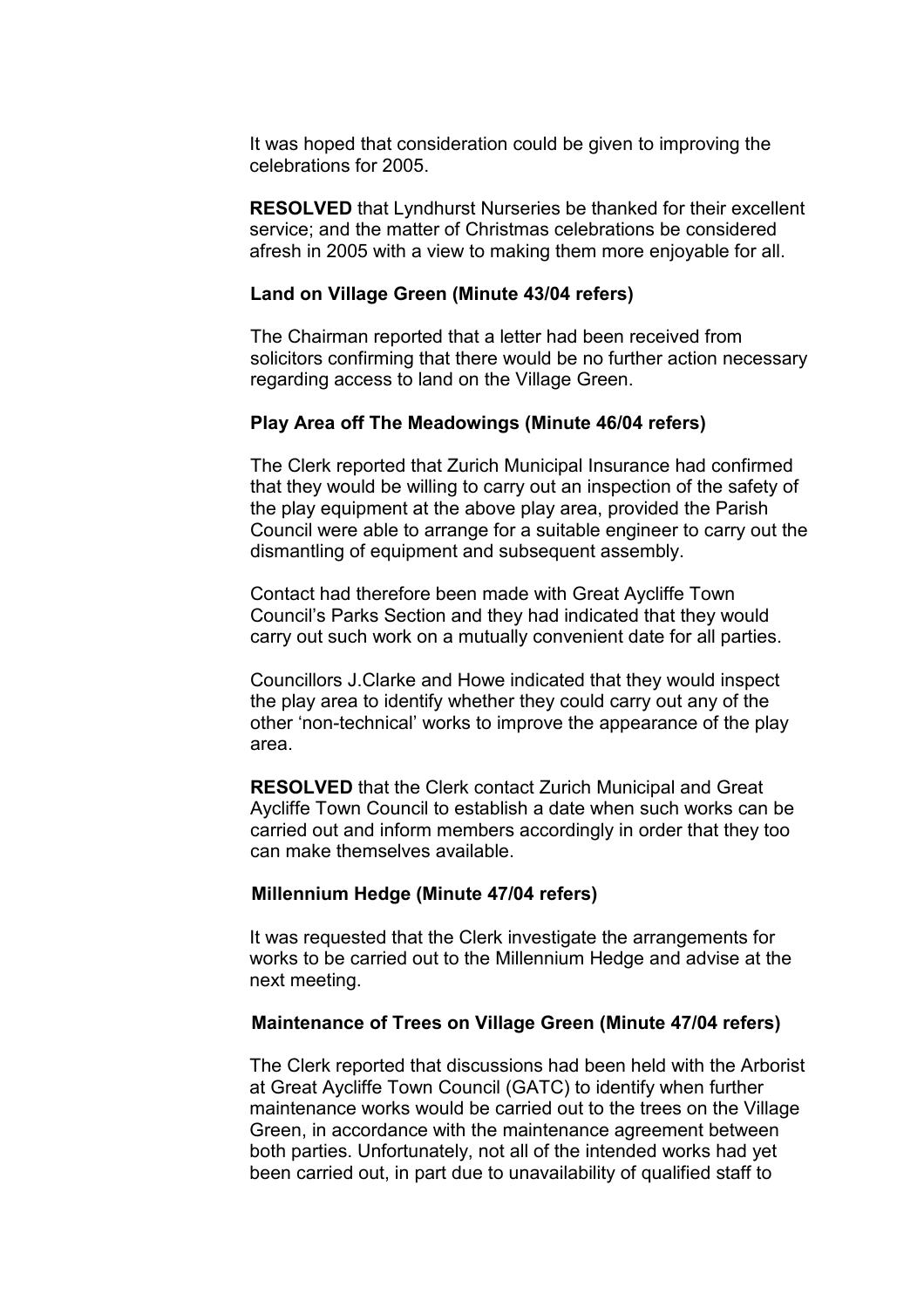carry out the works. In addition, the Town Council required details mapping the location of the trees, which had previously been provided by the Parish to Sedgefield Borough Council, but appeared to have not been then passed on further to Great Aycliffe Town Council. It was requested that the Clerk attempt to locate a copy of the map in question and provide it to GATC in order that some maintenance works may now be carried out to the trees, particularly the Ash Tree on the Green which was obscuring the light for an adjacent property.

 Reference was also made to this Council's liability should any damage be caused to property or person by falling trees or branches. It was suggested that the Clerk investigate this matter further with the appropriate officer at Sedgefield Borough Council.

RESOLVED that the Clerk seek to provide GATC with the appropriate map necessary to carry out maintenance to the trees; and investigate the extent of this Council's liability should any damage be caused to property or person by falling trees or branches.

### Parish Council-External Audit 2003/2004 (Minute 45/04 refers)

Notification had been received from HLB AV Audit plc that they had now concluded the above audit, taking into consideration the comments expressed by this Council at its last meeting regarding the reasons for a reduction in receipts compared with the previous year; and the reasons for the current level of reserves held by the Parish, which was in excess of that recommended by the auditors.

 Whilst the auditors had again made passing reference to the amount of reserve ideally being equivalent to twice the amount of the Parish Precept, they had expressed their satisfaction with the actual audit and had issued a Notice of Completion of Audit to be signed by the Chairman and Clerk, and published thereafter.

 An invoice for the cost of carrying out the audit (£58.75) had also been submitted by HLB and it was suggested that this be considered at this meeting as an additional invoice for payment.

RESOLVED that the report on the completion of the external audit be noted, the appropriate Notice of Completion be signed and published and the invoice be considered for payment at this meeting as part of the agenda item 'Accounts for Payment'.

#### 53/04 ACCOUNTS/DONATION FOR PAYMENT

Members considered a schedule of Accounts for Payment.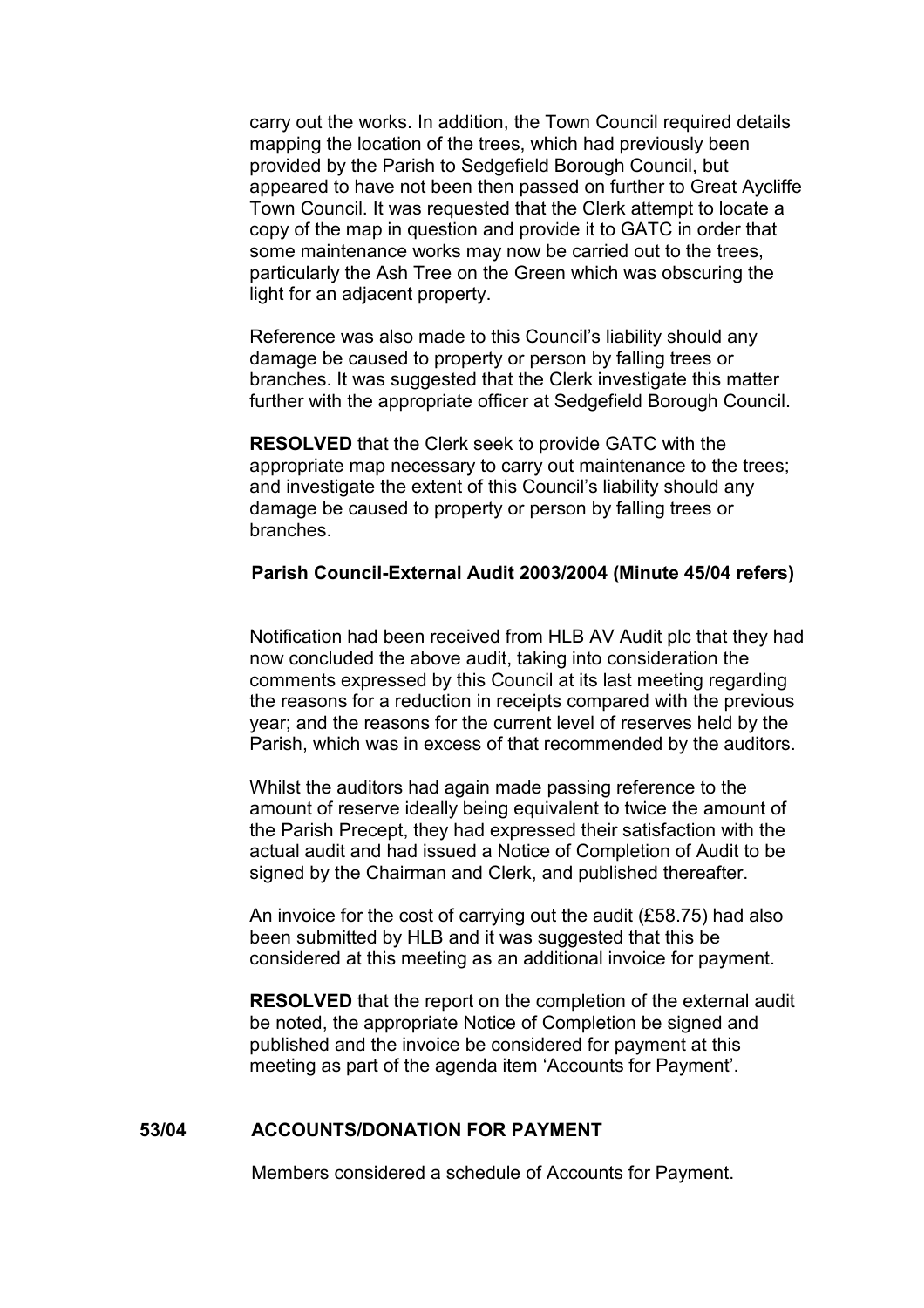RESOLVED: That the following accounts be approved for payment

| <b>JWS Power Wash</b>       | <b>Bus Shelters</b>    | £27.00  |
|-----------------------------|------------------------|---------|
| <b>Lyndhurst Landscapes</b> | <b>Xmas Tree</b>       | £70.00  |
| *Mrs A.Clarke               | <b>Selection Boxes</b> | £70.00  |
| M.Henderson                 | Salary                 | £566.67 |
| N.Hart                      | Salary                 | £141.67 |
| <b>HLB AV Audit</b>         | <b>External Audit</b>  | £58.75  |

\*Min 43/04 refers and cheque issued on 6/12/04

### 54/04 GROUNDS MAINTENANCE AND GENERAL REPAIRS

Consideration was given to two quotations received in respect of the Parish Council's Grounds Maintenance Contract for 2005/2006.

Reference was also made to the following issues regarding general maintenance:-

It was noted that it had previously been the policy of the Council to reward members of the public in some small way for their assistance in maintaining the flower tubs situated on the Village Green. It was suggested that a small payment of £10 be made to each person maintaining the six tubs; which greatly assisted in enhancing the appearance of the Green.

Some damage had also been noticed to the North Side of the Green, believed to be caused by the encroachment of cars and lorries in particular in that area. It was suggested that members inspect the area in question and if necessary, raise the issue in the next edition of the Village Newsletter.

#### RESOLVED that:-

- 1. The contract in respect of Grounds Maintenance for 2005/2006 be awarded to CMW Ltd.
- 2. The Chairman be authorised to write and deliver a note of appreciation to the persons responsible for the upkeep of the six flower tubs on the Village Green; enclosing £10 each (£60 in total) as a gesture of the Parish Council's appreciation for their upkeep of the Village appearance.
- 3. Members take the opportunity to inspect the damage caused to the North Side Village Green by the encroachment of vehicles and, if necessary, raise the matter in the next edition of the Residents Newsletter.